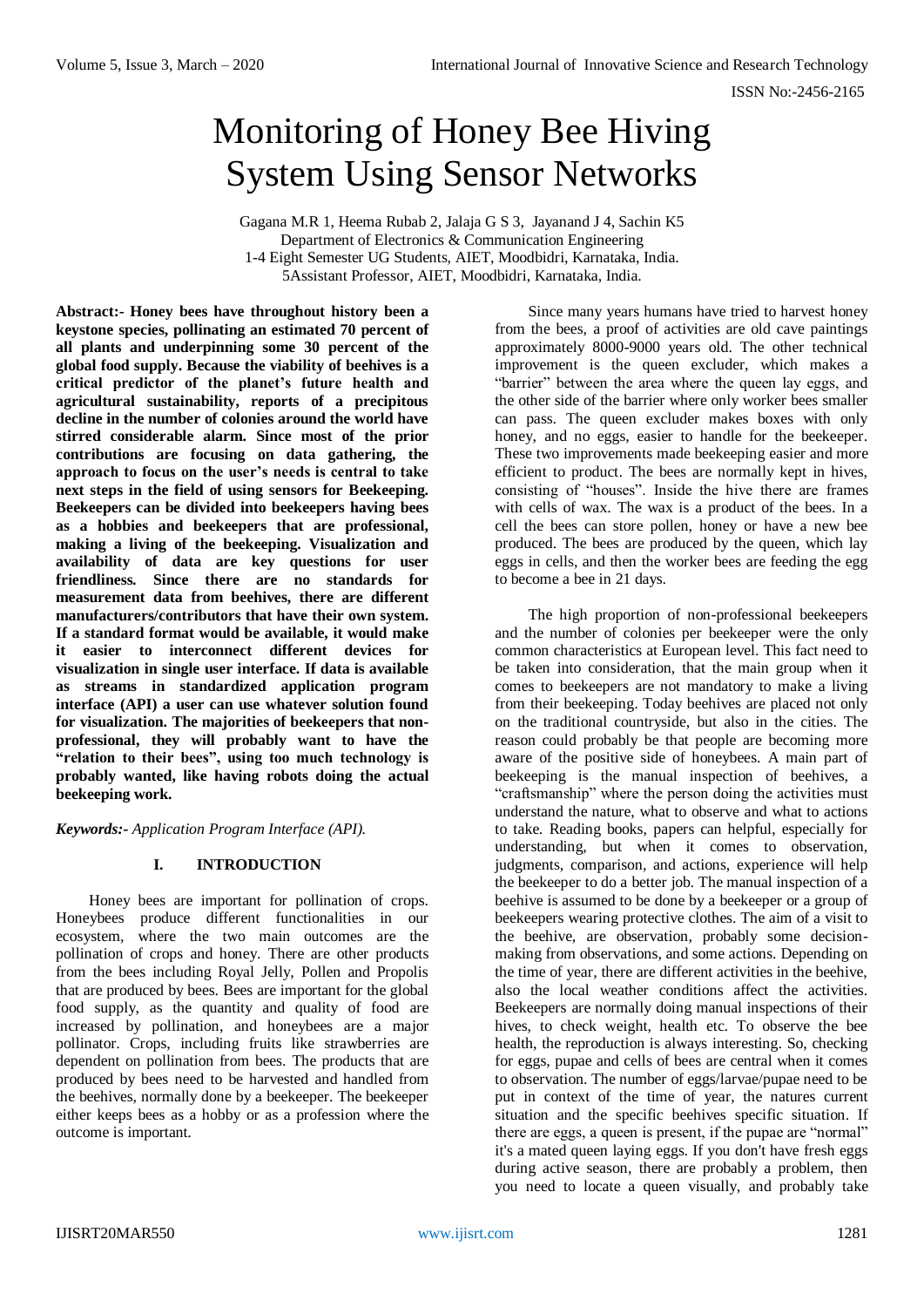some action to provide a new queen. Another thing to observe is, if there are pollen and nectar present in the nature, one could expect a lively colony, with many bees, much honey, some of it already. The weight of the hive is interesting during the whole year, are there enough food during low season, and how much honey can I expect? During winter time, a beekeeper can feel the heat under the top of the roof separated by plastic to avoid stinging, which indicates a healthy society.

# *Objectives*

- To know the weight of the honey and free from human intervention.
- To know the temperature inside the honey comb.
- To know the humidity inside the honey comb.
- To check whether the Queen bee is present or

## **II. LITERATURE REVIEW**

**Anand** *et al* [1] Honey bee holding is a deep rooted practice of holding colony states for acquiring nectar and other apiary based absolutely items and is in fact named as apiculture. This paper proposed a gadget that identifies swarming the utilization of two remarkable methodologies. The first being, utilizing sound-related assessment of the sound created by utilizing the honey bees all through swarming. What's more, the subsequent methodology, recognition by methods for following microclimatic changes and varieties inside the weight. Once swarming is detected the gadget is designed to alert the apiculturist by cloud services. The measurements together with brood temperature, brood humidity, surrounding temperature and weight of the hive can likewise be gotten to from the cloud server with the guide of the honey bee attendants, subsequently making the colony following procedure free from human intercession.

**Daniel M. Lofaro** *et al* [2] suggested that honey bees are a significant piece of our reverberation framework. Pollinators, comprising of honey bees, help in any event 30% of the world's yields and 90% of the world's wild intends to flourish through cross-fertilization. Studies show that among 2015 and 2016 beekeepers lost 44% of honey bee settlements over the winter that is up around 10% from the previous decade. Foundations for this decrease is associated to the general hive wellbeing. The more sound the hive the more noteworthy likely it's far to keep on existing the winter. Current time directs people check the hives for Varro Mite pervasions, awful dampness levels, and diverse telling side effects of an undesirable hive. These checks are obtrusive to the honey bee provinces and just happen a few times each year. Foundations for this decrease is associated to the general hive wellbeing. The more sound the hive the more noteworthy likely it's far to keep on existing the winter.

**Zacepins** *et al* [3] recommended that honey bee wintering process is one of the natural procedures, which these days might be checked and controlled the utilization of the data innovation, control strategies and devices. Control and following of such method is truly entangled

and no longer an insignificant errand, since direct of the natural gadget, natural items and their reaction to human mediation is erratic. To entire this undertaking it's far imperative to assemble complex control machine engineering with numerous subsystems and components. The automatized framework engineering proposed through the creators is created to upgrade the honey bee wintering process and to consolidate realities advancements into this technique. The machine is uncommonly utilized for singular bee state checking and control.

**Edwards Murphy** *et al* [4] Checking the sounds discharged with the assistance of honey bees for the term of an apiary is a basic side interest for beekeepers to frame positive that their honey bee provinces stay solid and to augment productiveness. A one of a kind conceptive event called "swarming", incorporates the flight of a sovereign with an outsized a piece of the hive masses. Swarming are frequently recognized through sound, and whenever permitted to happen unchecked may result during a drop by means of hive efficiency or, in extreme cases, settlement demise. A method for effectively alarming the manager that such an occasion is inevitable would asset in protective the bumble bee populace and diminishing beekeeping costs. During this paper, an answer the utilization of off the rack Wireless Sensor Network (WSN) time with low power sign handling to show settlement sound, likewise because of the reality the temperature and mugginess of the hive inside is introduced. The contraption manages markers to the beekeeper while an event is distinguished. The hub become intended to parent with a bigger sensor network intended for observing wellness and states of the bee sanctuary, and utilizes the system from this framework to transport cautions. An interfere with circuit gave a stir sign to the hub even as the sound identified with a significant occasion got recognized. This made the appropriate response ultralow force, by method for turning on the account circuits handiest even as that they had been unequivocally required. During this paper the creation plans and improvement of the model gadget is depicted, with the after effects of primer tests and assessment. A vitality examination and force accounts affirmed that a definitive arrangement have become power unbiased, giving extra vitality to energizing, even inside the instance of various chronicle cautions over the span of an unmarried day.

**Rodriguez** *et al* [5] proposed an acknowledgment framework for dust bearing honey bees from motion pictures of the passageway of the hive is introduced. This pc vision undertaking can be a key part for the mechanized observing of honey bees with an end goal to get large scope data of their scavenging behavior and task specialization. A few methods are contemplated for this task, alongside gauge classifiers, shallow Convolution Neural Networks, and more profound systems from the writing. The trial differentiate depends on a substitute dataset of depictions of bumble bees that was physically explained for the nearness of dust. The proposed technique, upheld Convolution Neural Networks is appeared to beat the contrary procedures in expressions of exactness. Detailed examination of the outcomes and accordingly the influence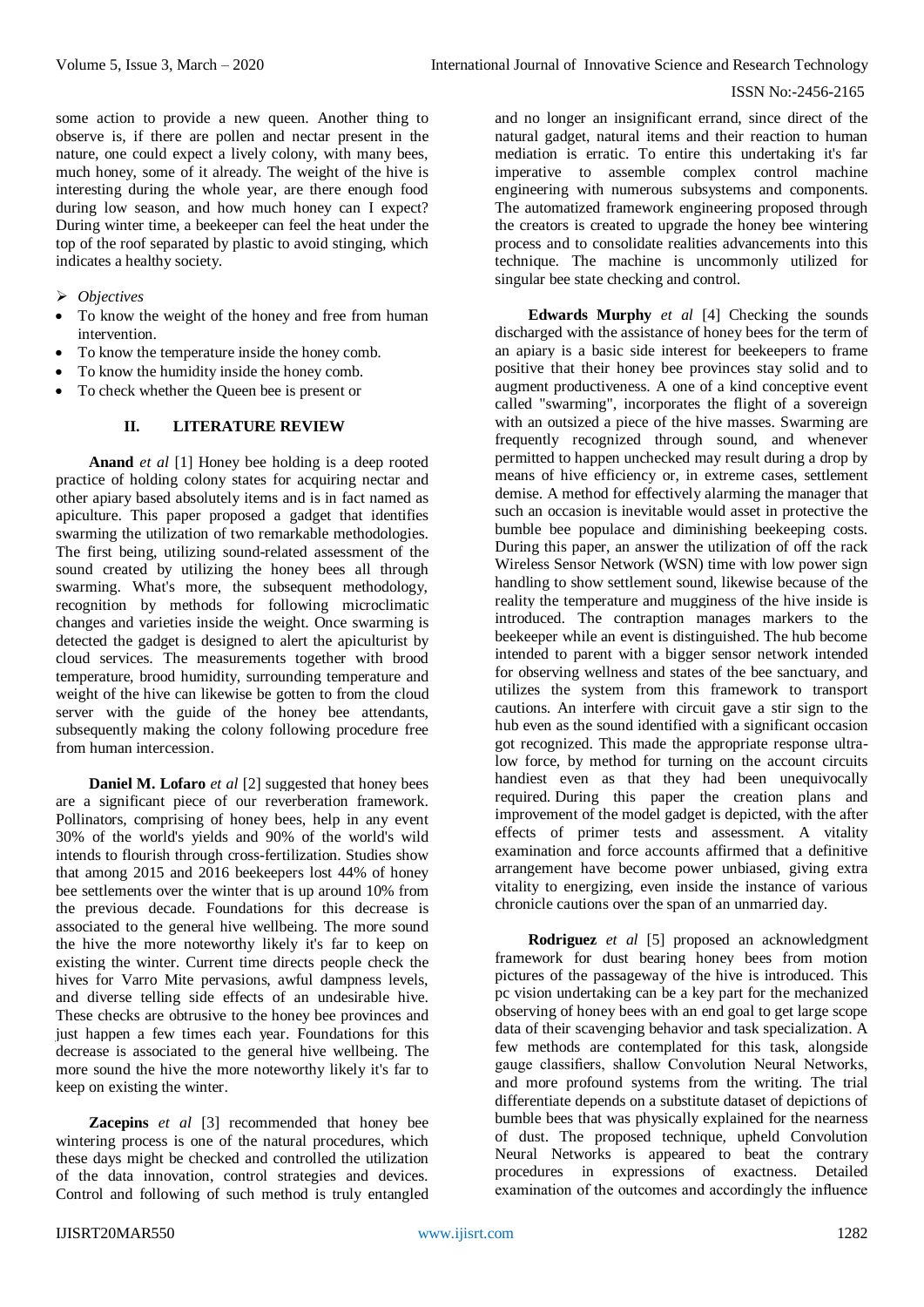of the building parameters, similar with the impact of devoted shading based data increase, offer bits of knowledge into the best approach to apply the method to the objective application.

Although more profound designs may have the capacity for advanced by and large execution, they did never again really perform higher than shallower structures on this dataset and included longer calculations. In reality, with the guide of in regards to a major number of parameters, they generally require a decent arrangement enormous datasets. Right now, factor out that the size of the dataset utilized speaks to an upper confine to the speculation that would be asked from a stop purchaser as far as totally directed a documentation to refine the designs for a specific machine at the field. So as to assess an approach to improve the general execution and appropriateness in the field, it's miles subsequently an energizing question for future work, how bigger scope datasets with great top of the line explanation can be made with the guide of utilizing the classifiers proposed right now automatized assortment and approval of honey bee pictures.

**Zacepins** *et al* [6] suggested that execution of accuracy apiculture techniques into training is exceptionally confided in accessibility and cost-adequacy of honey bee following gear. Costs of following framework establishment and protection sports furthermore ought to be limited. So as to successfully anticipate unprecedented honey bee settlement states like: swarming, choose nectar assortment action and strength of honey bees each in fiery and detached wintering period, insignificant hive parameters that must be checked are temperature and mass. This exploration gives applied plan of Internet of Thing system for the beekeeping. Additionally honey bee province temperature observing framework bolstered neighborhood Wi-Fi, sensor network along perspective Global System for Mobile discussion (GSM) outside interface for parcel put together correspondence with faraway server with respect to the net is created. Topology of the close by network is superstar with one urgent module. The hive bunch comprises of 10 units. Each hive inside the gathering is given essential temperature sensor chip (±0.4ºC precision), low quality microcontroller and recurrence (RF) handset module. All added substances are controlled through antacid cell battery, which may likewise give power to one year least of self-supporting activity with 10-minute records logging interim. The important module is furthermore situated on one some of the hives and incorporates temperature sensor, RF (Radio Frequency) and GSM/GPRS (Global System for Mobile Communication/General Package Radio Service) modules, sun cell exhibit, battery, charge controller and least interface for operational notoriety detailing.

The machine permits sensor data logging to neighborhood carport and occasional sending to an abroad server for furthermore point by point examination in client net or cell application. Exactness beekeeping course of the accuracy horticulture stays in developing stage. These days

there are select size frameworks to be had for continuous bumble bee province observing. As of late IoT is drifting inside the region of ICT (Information and Communications Technology) and speaks to the long haul of processing and discussion. Execution of IoT measures in Precision beekeeping could give a boundless impact on PB improvement. Honey bee GPS beacon utilizes vitality green sensor hubs that comprises of minimal effort, extremely precise  $(\pm 0.4 \degree C)$  temperature sensors with an espresso power Wi-Fi dispatch modules. Such a gadget are regularly situated out additionally all through a faraway regions, considering the most module is vivaciously self-enough and speaks with the database over cell arrange. Sensor hubs can chat with the most extreme module all through a separation of 20 m in open subject. Information are sent to the greatest module at some phase in brief interim (containing estimations of temperature and battery level of the exact sensor hub) in which the most extreme module at that point performs transmission of these measurements following 10 minutes. In this way portrayed device are much of the time mulled over as a significant part throughout a Smart apiary the board limiting the requirement for manual hive examination yet the hives are situated in rustic territories or woods.

For future conversations and more machine vitality sparing purposes it are frequently considered to transport from remote hubs handiest temperature changes esteems and basically on the off chance that temperature is ordinary don't send rehashing values.

**Edwards Murphy** *et al* [7] suggested that bumble bees have held a fundamental job in farming and nutrients from the dawn of human progress. The most fundamental job of the honey bee is fertilization, the expense of fertilization subordinate plants is normal at 155 billion for every a year with bumble bee's identified as the most basic pollinator creepy crawly. It is clear that honey bees are an indispensably significant a piece of the environmental factors which can't be permitted to fall under decrease. The test illustrated on this paper utilizes Wireless Sensor Network (WSN) time to show a bee sanctuary province and amass key data about action/environmental factors inside a colony just as its encompassing region. This task utilizes low force WSN advancements, alongside novel detecting strategies, quality impartial activity, and multi-radio correspondences; close by distributed computing to take a gander at the conduct inside an apiary. The bits of knowledge picked up by means of this diversion should decrease future charges and upgrade the yield of beekeeping, additionally as providing new scientific evidence for heaps of honey bee medical problems WSN is an emerging modern-day generation, key to the novel idea of the web of Things (IoT). Contained installed detecting, registering and remote discussion gadgets, they need found applications in about each factor of everyday life. Educated by methods for scholars theories, this artistic creations utilized existing, industrially accessible WSN frameworks close by exceptionally manufactured structures in a cutting edge application to watch bumble bee wellness and side interest so as to higher perceive the best approach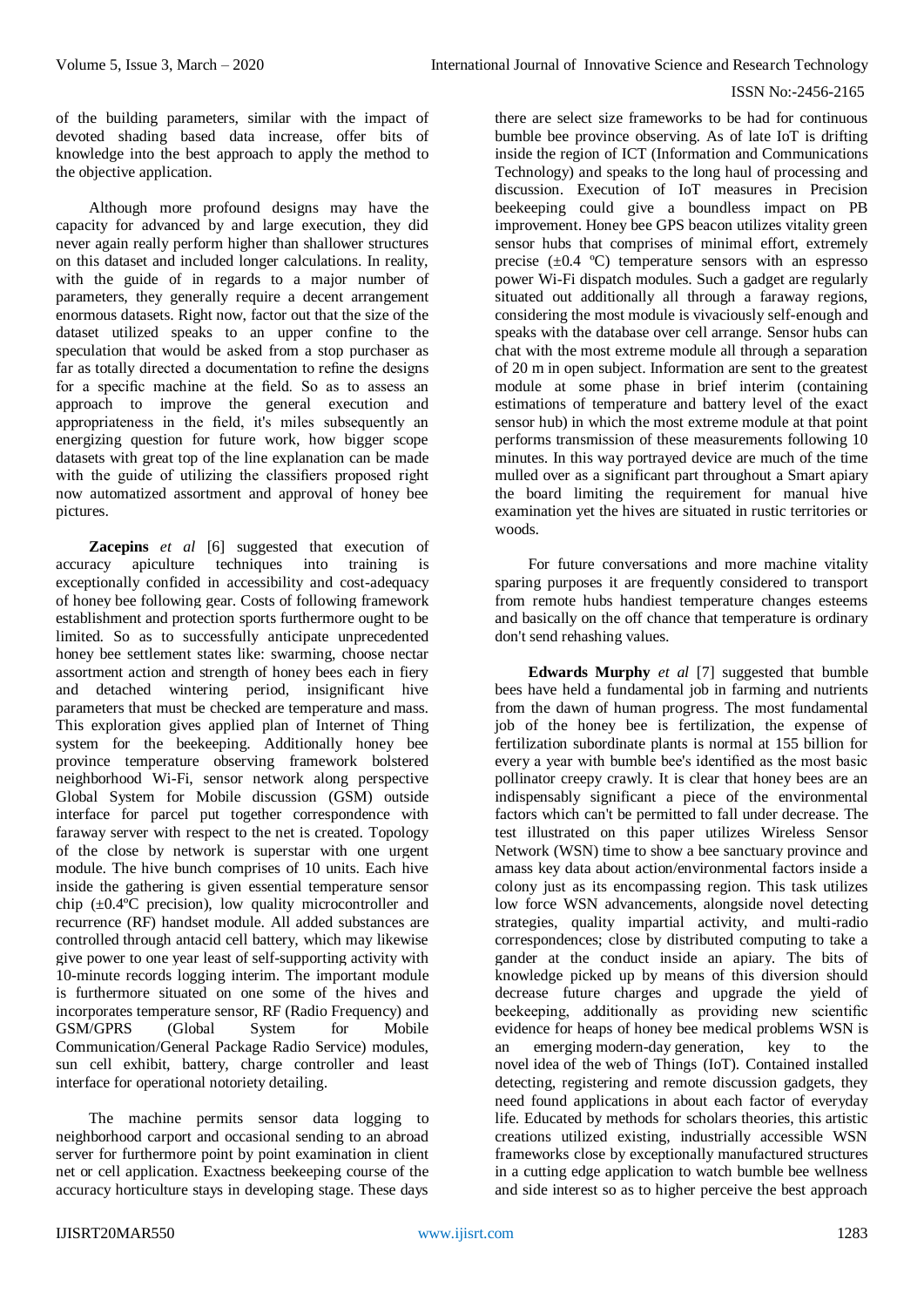to remotely screen the wellness and lead of the honey bees. Heterogeneous sensors had been sent, observing the bumble bees inside the hive.

Climate conditions over the span of the organization had been recorded and a relationship among the hive circumstances and outside circumstances transformed into watched. A full answer is introduced, for example, a shrewd hive, correspondence, and records accumulation and perception devices. Future compositions will have some expertise in improving the quality execution of the framework, presenting an extra specific arrangement of sensors, actualizing a device examining calculation to extricate that implies from the realities without human<br>supervision: and making sure about additional supervision: and making sure about organizations of the framework.

**Thomas D. Seeley** *et al* [8] proposed a paper that declares Worker channeling, which is accounted for just in hives, was seen in swarms as they sorted out to lift-off to travel to a substitution home. Flute players are energized honey bees which scramble through the swarm bunch, delaying each second going to emanate a funnel. Each channel comprises of an authentic heartbeat which keeps going 0.82ǂ.43 s and ascends in fundamental from 100-2 hundred Hz to 200-250 Hz. Many, if now not all, of the flute players are home site online scouts. The scouts pipe when the time has come to invigorate the non-scouts to warm themselves to a flight-prepared temperature (35C) in instructing for lift-off. The time-course of representative funneling fits that of swarm warming; each start at a coffee level, around an hour prior to lift-off, and each form to a peak at lift-off. After they barred flute players from honey bees hanging in the cool, peripheral layer of a swarm bunch, they established that those honey bees didn't heat up. The type of laborer funneling which have concentrated in swarms varies from the state of representative channeling that others have concentrated in hives expressed as "wings-all in all funneling" (in swarms) and "wingsaside funneling" (in hives).

#### **III. APPLICATIONS**

- $\triangleright$  It will be made possible to hive under unfavorable weather conditions.
- $\triangleright$  By using the sensor network whole farm can be brought into control.
- $\triangleright$  The Listening on the sound gives good hint of what is going on, using computer power to analyze sound will make a trigger for an alarms system.

#### **IV. ADVANTAGES**

- Autonomous design reduces human errors in controlling, thus reducing labor dependency.
- $\triangleright$  Reduces the labor charges.
- Having temperature and pressure sensors helps to get the perfect yield.
- $\triangleright$  No wastage in the final product.

## **V. CONCLUSION**

This paper which mainly deals beekeepers in general, are nature interested people and can see their bees as pets. Listening to bees on remote would probably be nice, having automatic analysis of the sound would make a detection system, as the probably will do. Using weather data in combination with weight could serve as a good detection system for bees during winter/spring for "need to feed", and during summer season, "time for expansion" or "time to harvest". However, all this data needs to be analyzed in the context of beekeeping. All beekeepers have different routines and details in their methods. Andersson means a beekeeper have no use of information, if there are no plans for actions, due to the information. Since there are majorities of beekeepers that non-professional, they will probably want to have the "relation to their bees", using too much technology is probably not wanted, like having robots doing the actual beekeeping work.

## **VI. ACKNOWLEDGEMENT**

It is my proud privilege and duty to acknowledge the kind of help and guidance received from several people in preparation of this report. It would not have been possible to prepare this report in this form without their valuable help, cooperation and guidance.

First and foremost, I wish to record my sincere gratitude to the **Management** and to our beloved **Principal, Dr. Peter Fernandes,** Alva's Institute of Engineering and Technology, Moodbidri for his constant support and encouragement and for making available library and internet facilities needed to prepare this report.

I would like to thank **Dr. D.V. Manjunatha,** Head, Department of Electronics and Communication Engineering, AIET, for his valuable suggestions and guidance throughout the period of this report.

I would like to express my sincere gratitude to my guide, **Mr Sachin K, Assistant Professor,** Department of Electronics and Communication Engineering, AIET, Moodbidri for his guidance, encouragement and inspiration.